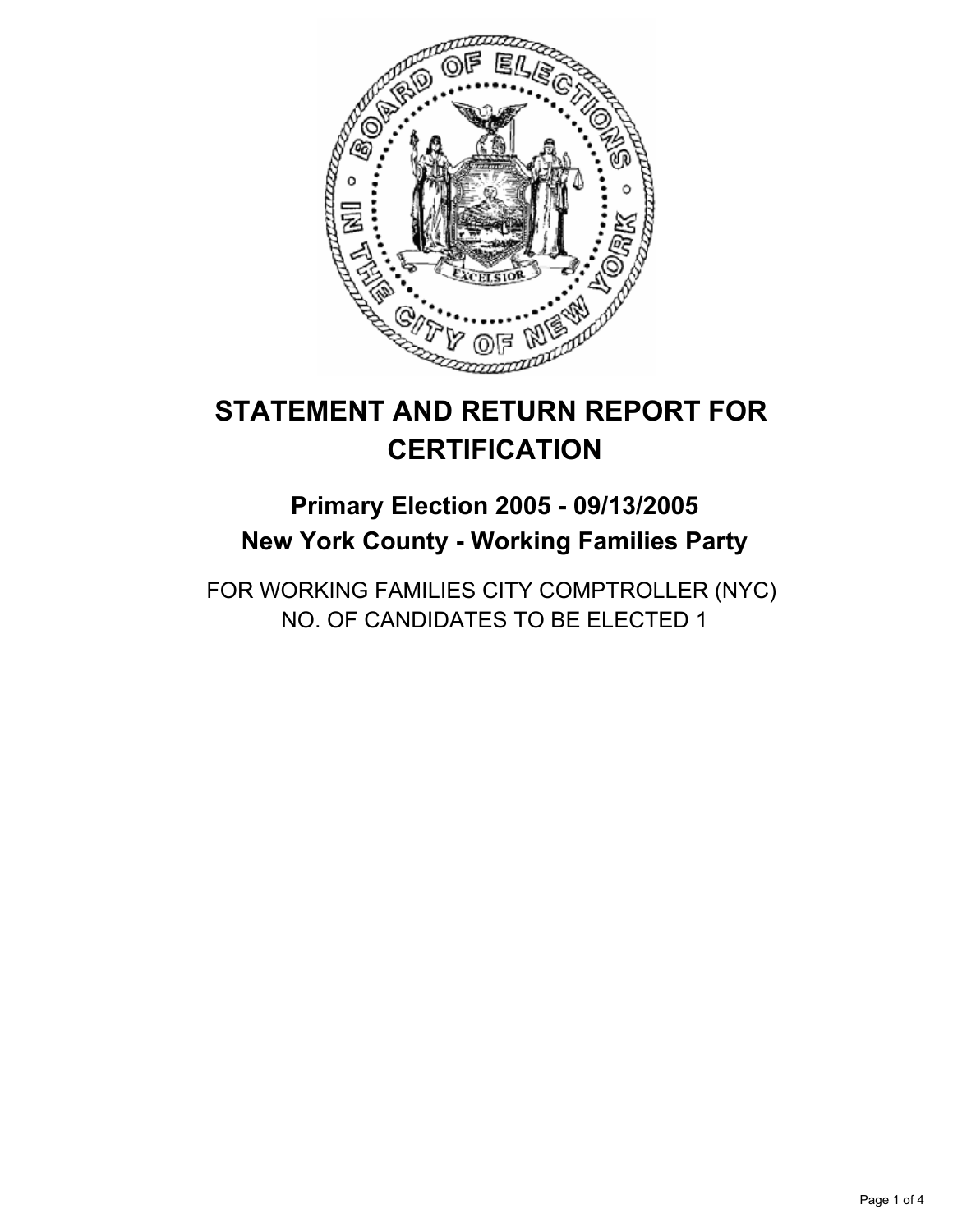

## **ASSEMBLY DISTRICT 64**

| <b>EMERGENCY</b>                   |  |
|------------------------------------|--|
| ABSENTEE/MILITARY                  |  |
| AFFIDAVIT                          |  |
| WILLIAM C. THOMPSON JR. (WRITE-IN) |  |
| <b>TOTAL VOTES</b>                 |  |

#### **ASSEMBLY DISTRICT 65**

| <b>EMERGENCY</b>  |  |
|-------------------|--|
| ABSENTEE/MILITARY |  |
| AFFIDAVIT         |  |

#### **ASSEMBLY DISTRICT 66**

| TOTAL VOTES                        |  |
|------------------------------------|--|
| WILLIAM C. THOMPSON JR. (WRITE-IN) |  |
| AFFIDAVIT                          |  |
| ABSENTEE/MILITARY                  |  |
| EMERGENCY                          |  |

## **ASSEMBLY DISTRICT 67**

| <b>EMERGENCY</b>                    |  |
|-------------------------------------|--|
| ABSENTEE/MILITARY                   |  |
| AFFIDAVIT                           |  |
| CLARENCE B. THOMPSON JR. (WRITE-IN) |  |
| WILLIAM C. THOMPSON JR. (WRITE-IN)  |  |
| <b>TOTAL VOTES</b>                  |  |

#### **ASSEMBLY DISTRICT 68**

| <b>EMERGENCY</b>                   |  |
|------------------------------------|--|
| ABSENTEE/MILITARY                  |  |
| AFFIDAVIT                          |  |
| WILLIAM C. THOMPSON JR. (WRITE-IN) |  |
| <b>TOTAL VOTES</b>                 |  |

#### **ASSEMBLY DISTRICT 69**

| TOTAL VOTES                        |   |
|------------------------------------|---|
| WILLIAM C. THOMPSON JR. (WRITE-IN) | 6 |
| WALDER C. THOMPSON JR. (WRITE-IN)  |   |
| AFFIDAVIT                          |   |
| ABSENTEE/MILITARY                  |   |
| EMERGENCY                          | 6 |

## **ASSEMBLY DISTRICT 70**

| <b>EMERGENCY</b>  |  |
|-------------------|--|
| ABSENTEE/MILITARY |  |
| AFFIDAVIT         |  |

#### **ASSEMBLY DISTRICT 71**

| <b>EMERGENCY</b>  |  |
|-------------------|--|
| ABSENTEE/MILITARY |  |
| AFFIDAVIT         |  |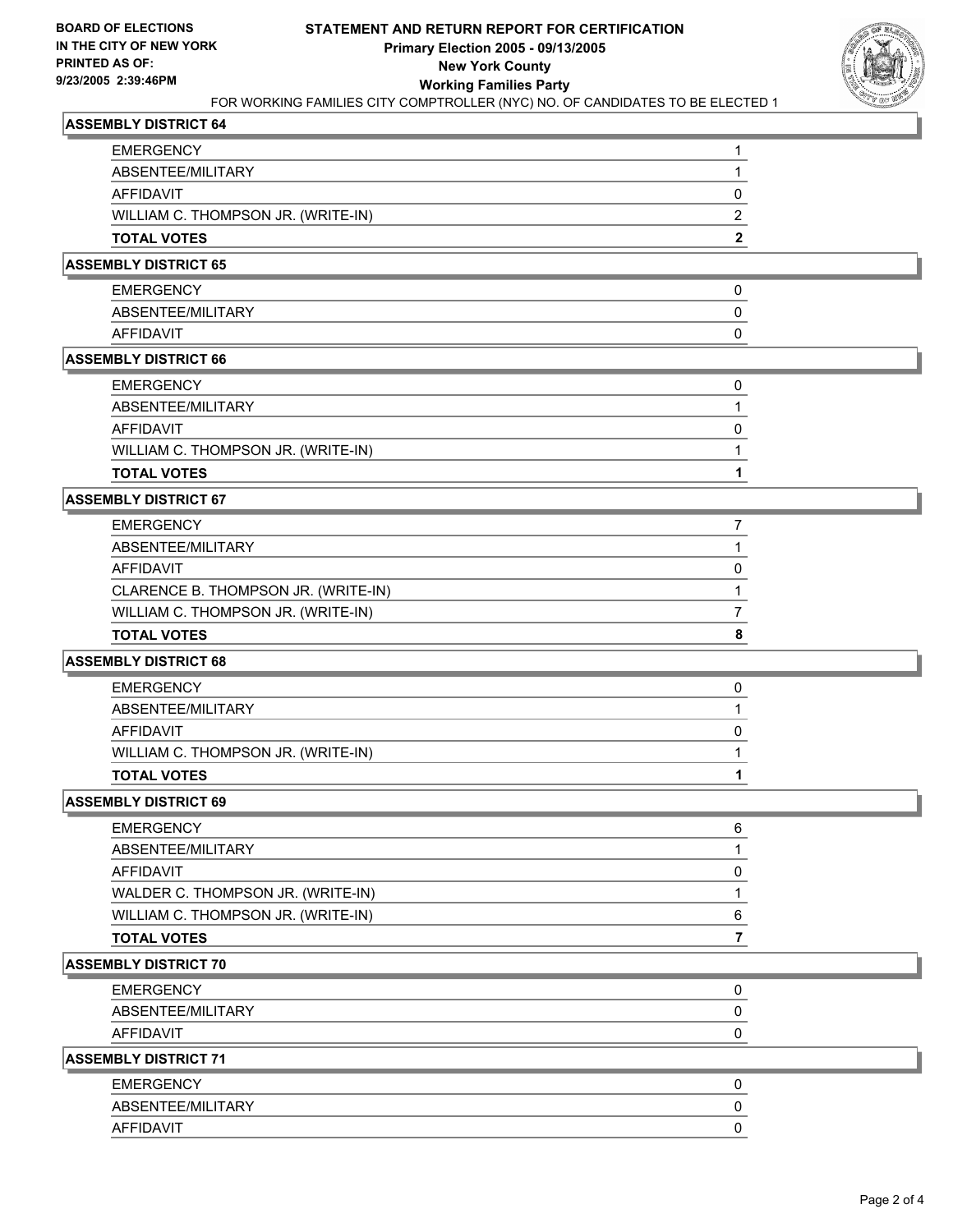

## **ASSEMBLY DISTRICT 72**

| <b>EMERGENCY</b>                   |  |
|------------------------------------|--|
| ABSENTEE/MILITARY                  |  |
| AFFIDAVIT                          |  |
| WILLIAM C. THOMPSON JR. (WRITE-IN) |  |
| <b>TOTAL VOTES</b>                 |  |

#### **ASSEMBLY DISTRICT 73**

| EMERGENCY                          |  |
|------------------------------------|--|
| ABSENTEE/MILITARY                  |  |
| AFFIDAVIT                          |  |
| WILLIAM C. THOMPSON JR. (WRITE-IN) |  |
| TOTAL VOTES                        |  |

## **ASSEMBLY DISTRICT 74**

| <b>EMERGENCY</b>  |  |
|-------------------|--|
| ABSENTEE/MILITARY |  |
| AFFIDAVIT         |  |

#### **ASSEMBLY DISTRICT 75**